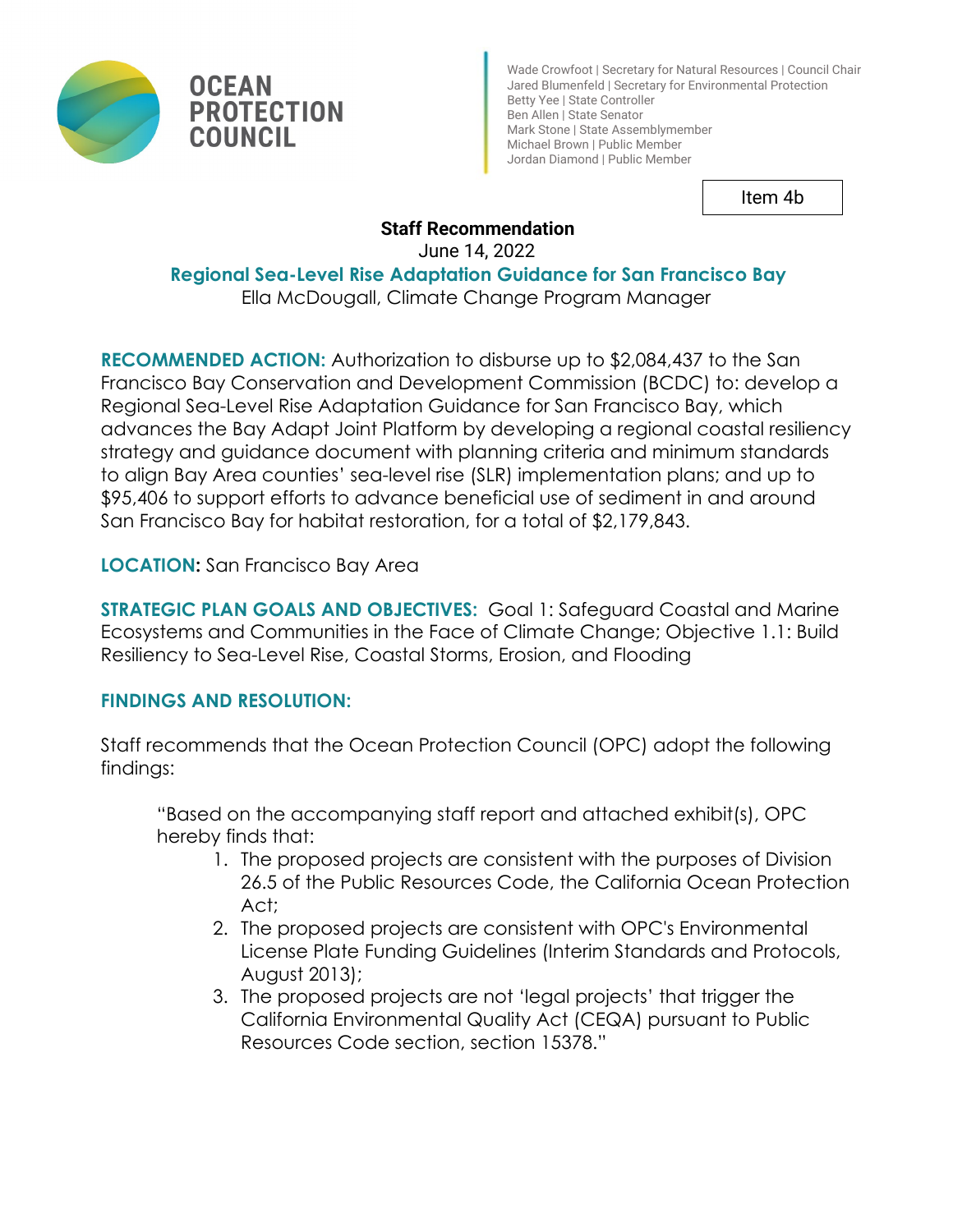Staff further recommends that OPC adopt the following resolution pursuant to Sections 35500 *et seq.* of the Public Resources Code:

"OPC hereby approves the disbursement of up to \$2,084,437 to the San Francisco Bay Conservation and Development Commission to develop the Regional Sea-Level Rise Adaptation Guidance for San Francisco Bay, which advances the Bay Adapt Joint Platform by developing a regional coastal resiliency strategy and guidance document with planning criteria and minimum standards for the Bay Area counties' SLR implementation plans; and up to \$95,406 support efforts to advance beneficial use of sediment in and around San Francisco Bay for habitat restoration, for a total of up to \$2,179,843.

This authorization is subject to the condition that prior to disbursement of funds, the Bay Conservation and Development Commission shall submit for the review and approval of the Executive Director of the OPC detailed work plans, schedules, staff requirements, budgets, and the names of any contractors intended to be used to complete the projects, as well as discrete deliverables that can be produced in intervals to ensure the projects are on target for successful completion. All projects will be developed under a shared understanding of process, management and delivery."

# **EXECUTIVE SUMMARY:**

SLR poses a significant threat to communities, infrastructure and habitats around San Francisco Bay. Coordinated and standardized adaptation planning and project implementation along the Bay shoreline is crucial to building resilience and protecting public health and safety, access, and the health of the Bay. Providing funding to BCDC to develop a Regional SLR Adaptation Guidance for San Francisco Bay (Guidance) will support the development of criteria and minimum standards for resilience planning and provide a framework for Bay Area jurisdictions to create SLR adaptation implementation plans. It will help implement the Bay Adapt Joint Platform to align community priorities to address shoreline resilience and support further community outreach, progress tracking, and capacity building.

Recommended funding will also fill a minor but critical budget gap in BCDC's implementation of a recently awarded Environmental Protection Agency grant to support the advancement of beneficial use of sediment in and around the San Francisco Bay for habitat restoration projects. Prioritizing beneficial use of sediment will maximize efficiencies, resources and the successful design and implementation of restorations projects, which will provide multiple benefits for biodiversity and coastal resilience. OPC's investment will allow BCDC to complete: a stakeholderinformed process to identify next steps and roles to increase beneficial use; a Financing Strategy that establishes a roadmap for funding beneficial use projects;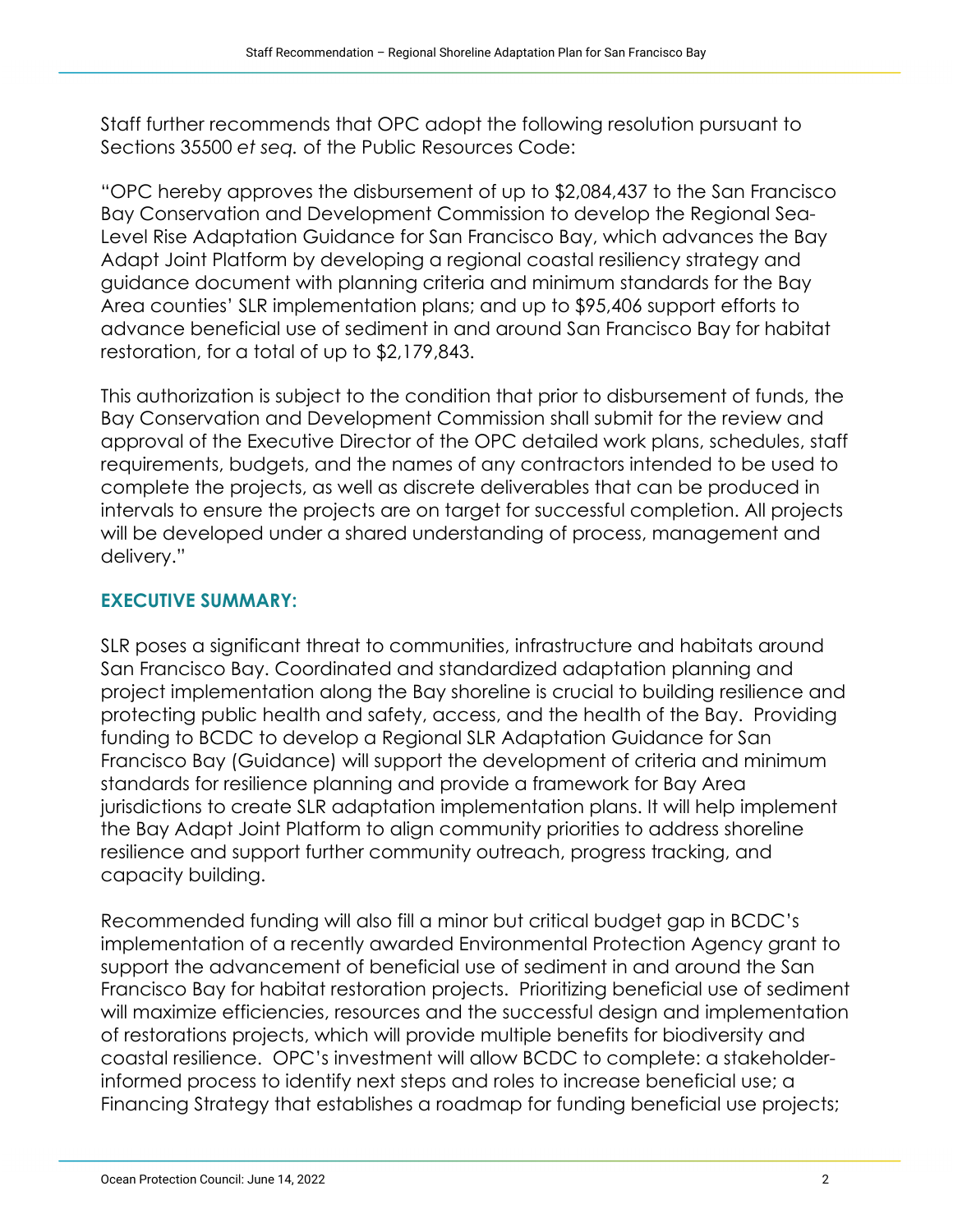and an amendment to the San Francisco Bay Plan to establish policies that allow for, and potentially require, more beneficial use around San Francisco Bay.

## **PROJECT SUMMARY:**

# **Background:**

*SLR adaptation:* The San Francisco Bay (Bay) shoreline constitutes a third of California's coast and because of historical development, is particularly vulnerable to SLR. According to the [Bay Adapt Joint Platform,](https://www.bayadapt.org/wp-content/uploads/2021/06/2-BayAdapt_Joint-Platform-2.0_DRAFT-FOR-LAG_ADA.pdf) the Bay could incur two thirds of the economic repercussions caused by the impacts of rising sea levels, threatening communities, ecosystem health, and one of the largest regional economies in the world. The Bay Area represents a complicated and broad array of jurisdictions, regulatory agencies, community organizations, and special interests, many of which have begun independent, SLR adaptation planning efforts with varying levels of regional coordination. This results in a lack of consistency with unequal implications across the Bay, with consequences for the Bay's diverse communities, biodiversity, public access, and critical infrastructure.

To begin developing a roadmap for how the Bay Area will adapt to SLR, BCDC embarked on the creation of the Bay Adapt Joint Platform in 2020. Over the past decade, BCDC has earned the reputation of being a trusted partner in climate adaptation and a strategic convener and facilitator to catalyze local and regional action, primarily through its nationally recognized [Adapting to Rising Tides \(ART\)](http://www.adaptingtorisingtides.org/) program. Bay Adapt builds on the success of the ART program by focusing on the people, information, plans, and projects that will catalyze protection of communities, businesses, infrastructure, and natural habitats from the impacts of rising sea and bay levels. The Bay Adapt Joint Platform resulting actions are as follows:

- 1. Collaborate on a "One Bay" vision to adapt to rising sea levels.
- 2. Elevate communities to lead.
- 3. Broaden public understanding of climate change science and impacts.
- 4. Base plans and projects on the best science, data, and knowledge.
- 5. Align local and regional plans into a unified adaptation approach.
- 6. Figure out how to fund adaptation.
- 7. Refine and accelerate regulatory approvals processes.
- 8. Fund and facilitate faster adaptation projects.
- 9. Track and report progress to guide future actions.

While there is broad regional agreement on the path forward, strong leadership and consistent resources are needed to implement the Bay Adapt Joint Platform. Additionally, Bay Adapt provides a high-level regional vision, but does not provide specifics for adaptation implementation planning. Council funding for this project is critical to continuing the Bay Adapt progress.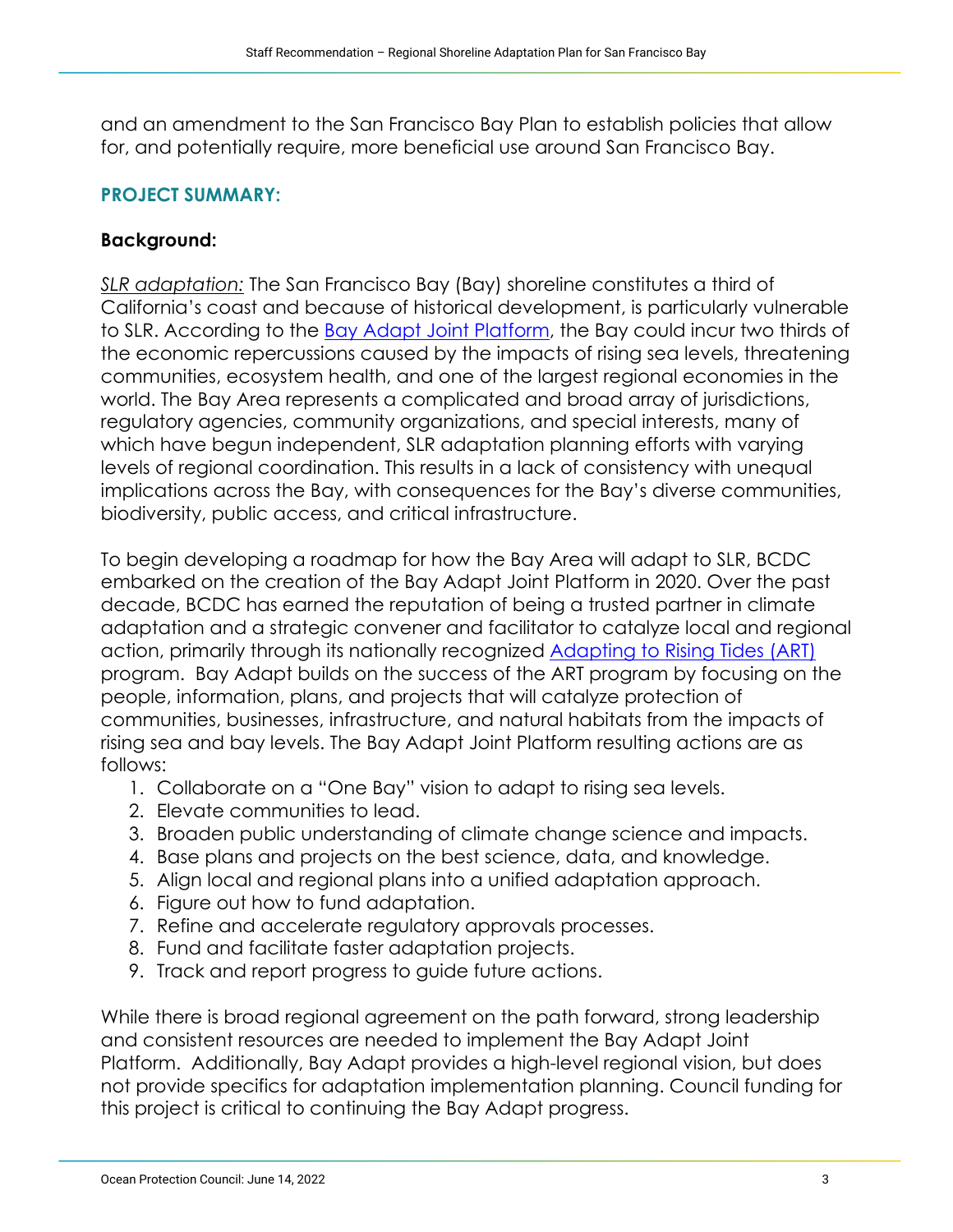In order to facilitate coordination, the Bay Adapt process is leveraging [EcoAtlas,](https://www.ecoatlas.org/) a webtool designed to share information and monitor wetland habitats in relation to surrounding development such as land use and transportation. Within EcoAtlas, the Project Tracker tool shows individual projects related to habitat modification, stream and wetland restoration, and conservation. Information dashboards show data summaries that are easy to understand and use by regional managers, policy makers, and the general public.

*Beneficial use of sediment:* A recent report published by the San Francisco Estuary Institute entitled ["Sediment for Survival"](https://www.sfei.org/sites/default/files/biblio_files/Sediment%20for%20Survival%20042121%20med%20res.pdf) determined that there is a severe sediment shortage in San Francisco Bay that will affect wetland restoration efforts and the ability of tidal marshes around the Bay to keep pace with sea-level rise. The report determined that up to 650 million cubic yards of sediment are needed to restore and sustain wetland habitat in San Francisco Bay through 2100 and identified beneficial use of dredged sediment and other sources of soil as the best way to meet this demand. However, lack of an actionable road map, as well as policy and funding constraints (including the US Army Corps of Engineers' Federal Standard to dispose dredged material at the least costly dredged material disposal or placement alternative) have resulted in only 40% of dredged sediment being used for wetland restoration projects over the past 20 years. Increasing in-Bay placement of dredged material will accelerate critical wetland restoration projects that provide biodiversity and climate resilience benefits.

# **Project Summary:**

*Regional SLR Adaptation Guidance.* The Regional SLR Adaptation Guidance for San Francisco Bay will address the need for coordination and consistency through development of a shared set of criteria, minimum standards, and a framework for SLR standardized adaptation planning and project implementation. This project directly supports OPC's Strategic Plan target to ensure the entire California coast is planning for and adapting to SLR (Target 1.1.1), and that a template and set of criteria/minimum standards are created and utilized for consistent SLR adaptation planning (Target 1.1.5). In addition to these Strategic Plan Targets, the [State](https://www.opc.ca.gov/webmaster/_media_library/2022/02/Item-7_Exhibit-A_SLR-Action-Plan-Final.pdf)  [Agency Sea-Level Rise Action Plan,](https://www.opc.ca.gov/webmaster/_media_library/2022/02/Item-7_Exhibit-A_SLR-Action-Plan-Final.pdf) released by OPC in February of 2022, also calls for the development and implementation of SLR adaptation plans across the entire coast of California by 2026, as well as the accelerated implementation of the Bay Adapt Joint Platform (Action 5.12). The Action Plan, a collaborative road map to achieve coastal resiliency along the coast of California, was created through significant collaboration within the SLR Leadership Team, of which BCDC is an active and dedicated member.

This project will accomplish the following objectives: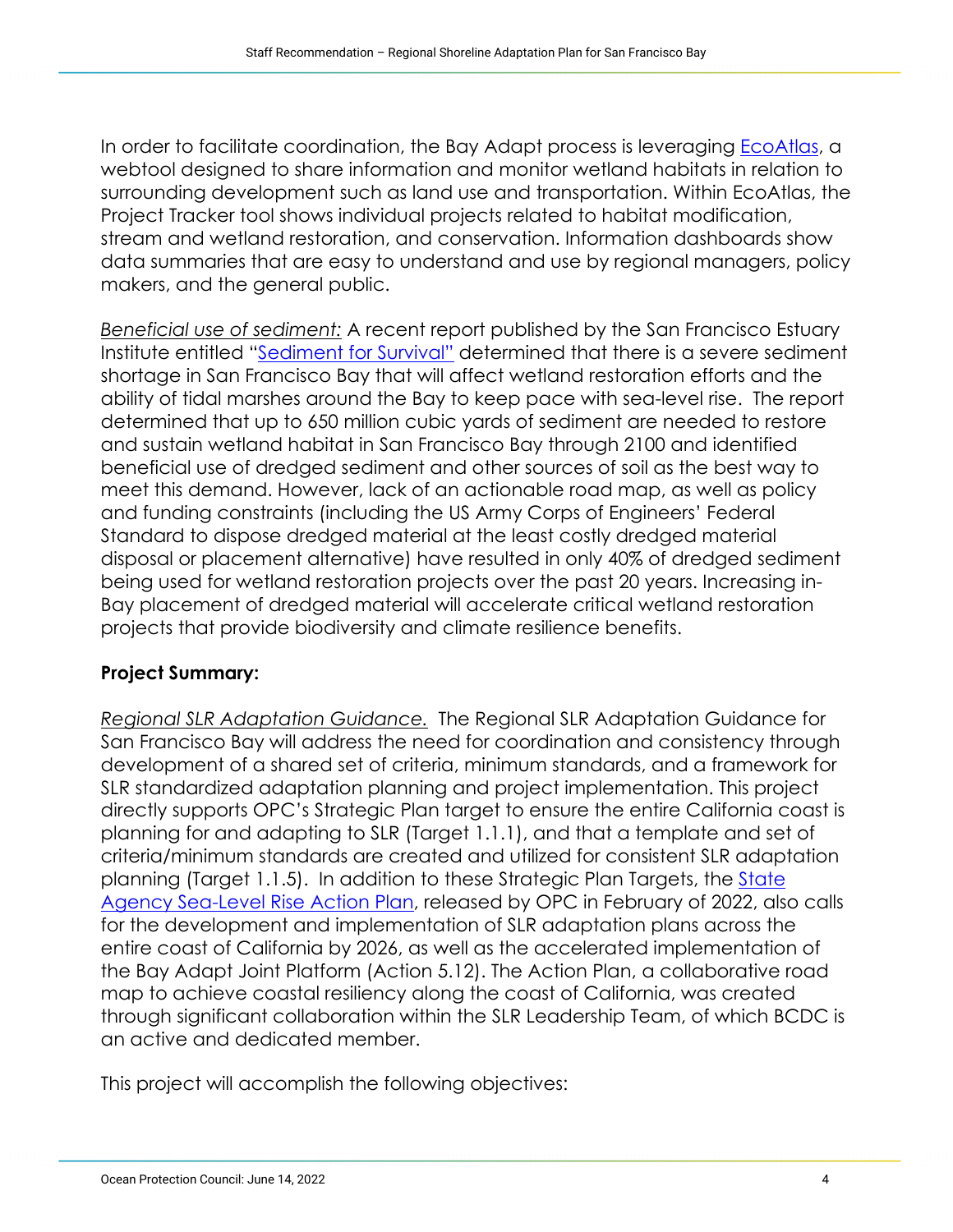- Establish a Task Force of regional leaders including elected officials and representatives from local agencies and communities. This group will champion the regional SLR planning process and leverage political will.
- Develop the Regional SLR Adaptation Guidance for San Francisco Bay. This guidance document will build off the vision of Bay Adapt, which calls for collaboration to identify a unified 'One Bay' vision. It will show alignment with other regional planning efforts including Plan Bay Area 206 and the Bay Area Regional Collaborative Work Plan.
- Determine criteria and minimum standards for county and sub-regional SLR implementation plans. Nested within the Regional SLR Adaptation Guidance for San Francisco Bay, these criteria will give local jurisdictions the guidance needed to create their own consistent and uniform SLR implementation plans. Criteria should include specifications for cross-jurisdictional impacts and evaluation of local and regional tradeoffs, as well as new and redevelopment standards for SLR, habitat, transit, and prioritization of projects.
- Scope an incentive structure to encourage counties and subregions to develop SLR implementation plans consistent with the criteria and minimum standards in the final Guidance. This may be based on future funding or other mechanisms.
- Enable BCDC staff to offer technical support for development of SLR implementation plans. Staff, existing and new, will work with county and subregional staff to offer consultation and guidance for applying criteria to SLR implementation plans.
- Expand the preexisting online mapping application, EcoAtlas and the Project Tracker to include adaptation plans, projects, and relevant datasets to create a comprehensive picture of the shoreline's progress toward resiliency. EcoAtlas will also serve as a platform to facilitate communication and connect community organizations working on similar projects.

This project funding is a component of a larger effort to support BCDC's work to address SLR through the implementation of Bay Adapt. The State Coastal Conservancy is anticipated to provide approximately \$3,000,000 to BCDC to broaden work on outreach, projects and planning.

*Beneficial Use of Sediment.* OPC funds will also help support increased beneficial use of sediment for wetland restoration projects in San Francisco Bay. BCDC was recently awarded an Environmental Protection Agency Wetlands Program Development Grant to advance new sediment management policies for wetland restoration and climate resilience. OPC funding would fill a minor budget gap to ensure that BCDC can complete this work, with the goal of increasing use of dredged material for wetland restoration in the Bay. This project will produce stakeholder-informed reports that outline necessary steps and respective roles to increase beneficial use. Input will be provided by restoration, dredging, flood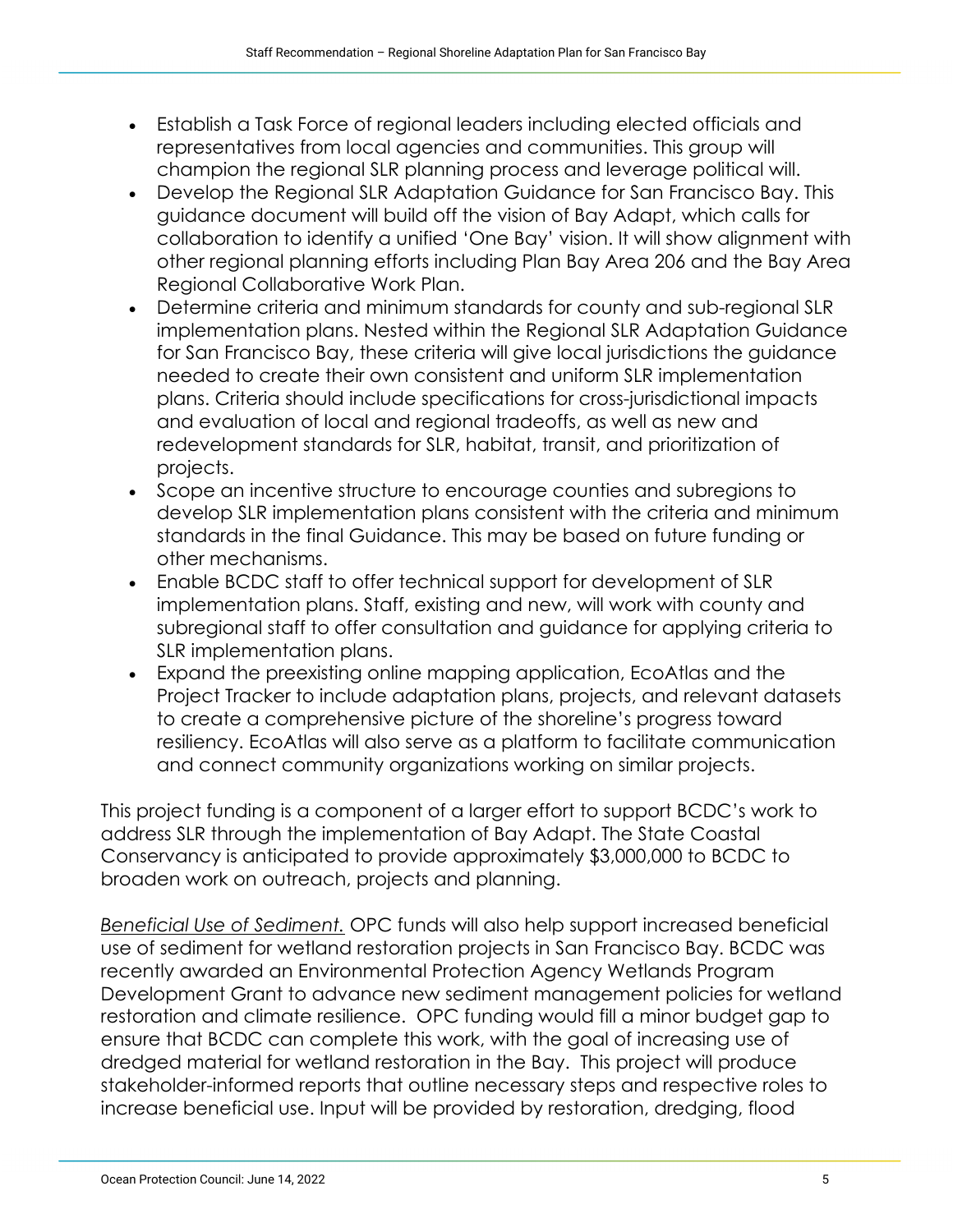protection, environmental justice, conservation, and construction interests, as well as relevant local/state/federal agencies. It will also include an amendment to the San Francisco Bay Plan to establish policies that allow for, and potentially require more beneficial use around San Francisco Bay. The project will also include the development of a financing strategy that identifies challenges, costs, financing approaches, and appropriate funding sources that will lead to an implementation roadmap for funding beneficial use projects, and creating a framework for increased wetland restoration (and associated biodiversity and climate resilience benefits) throughout San Francisco Bay.

# **About the Grantee:**

Established in 1965, BCDC's mission is to protect and enhance San Francisco Bay and encourage the Bay's responsible and productive use for this and future generations. Over the past decade, BCDC has embraced climate adaptation work, earning the reputation of being a trusted partner and strategic facilitator to catalyze local and regional action. This has occurred primarily through its nationally recognized Adapting to Rising Tides (ART) program. BCDC and Bay Adapt's diverse community engagement and visioning has set the precedent that this agency is well-suited to receive funding for the implementation the Bay Adapt Joint Platform by developing the Guidance.

## **Project Timeline**

The proposed project will begin in July 2022 and end in December 2026.

#### **PROJECT FINANCING:**

Staff recommends that the Ocean Protection Council (OPC) authorize encumbrance of up to \$2,179,843 to the Bay Conservation and Development Commission (BCDC) to develop the Regional Sea-Level Rise Adaptation Guidance for San Francisco Bay and support efforts to advance beneficial use of sediment for habitat restoration in and around San Francisco Bay. The State Coastal Conservancy will provide approximately \$3,000,000 to support Bay Adapt implementation. The US Environmental Protection Agency and BCDC are providing \$379,124 to support the beneficial use policy effort.

| <b>Ocean Protection Council</b>                                         | \$2,179,843 |
|-------------------------------------------------------------------------|-------------|
| State Coastal Conservancy (approximation) – Bay Adapt<br>Implementation | \$3,000,000 |
| Environmental Protection Agency – Beneficial Use                        | \$284,718   |
| BCDC (in-kind) – Beneficial Use                                         | \$94,406    |